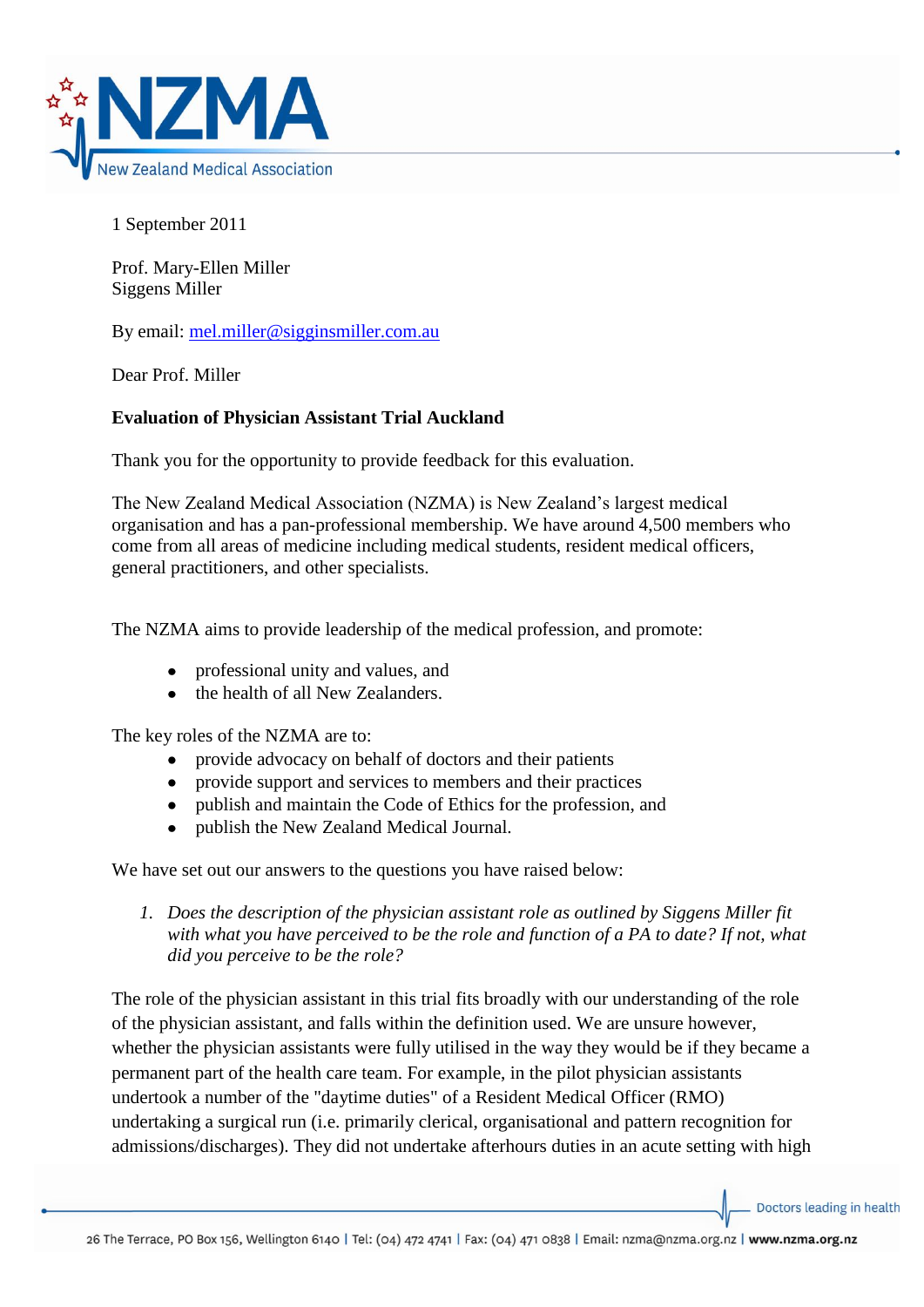risk patients, or first assessments on critically ill patients which they could potentially also have done. Not having been trialled in this work we do not know how well they would perform in this area although it is potentially within their purview. Our question then is whether the plan to utilise physician assistants (should it proceed) is limited to this alone or whether their role will be broadened? If the latter then a proper pilot (as opposed to the demonstration undertaken) would need to be undertaken to see whether this would work.

## *2. Do you consider the role to be useful and relevant to the New Zealand health system?*

Physician assistants if properly utilised (and subject to the caveats listed below) could have a *small* role to play as part of the health care solution to workforce shortages. Certainly there appears to be a demand/"niche" to be filled in many hospital environments around the country, although whether that takes the form of developing the new role of physician assistant in New Zealand is not certain. However this is not the answer of itself. The bigger picture of what the solution may look like however is likely to include the following.

- a) Increasing the number of medical student training places.
- b) Improving the screening and recruitment of IMGs.
- c) Reducing workforce inefficiencies currently inherent in the system and primarily felt by RMOs.
- d) Improving working conditions for doctors to improve retention.
- e) Using alternate workforces where applicable i.e.: MOSS, physician assistants, nurse practitioners, medical assistants, clerical assistants, etc.
- f) Keeping older practitioners employed within the health sector.

For physician assistants to integrate well in the New Zealand health care system and without disadvantaging doctors-in-training the following caveats must always apply.

- The role needs to be developed with the best interests of patient care and safety in mind.
- The delegated care model as practised in the United States of America is the appropriate model for New Zealand to look to in developing this role.
- Physician assistants must become a fully integrated member of the medical practice team rather than working in competition with it.
- The role needs to be defined and aligned with education, training, competency and registration requirements.
- In supporting physician assistants the Government will need to set up a formal regulatory body to set standards and oversee initial and continued registration with reference to both competence and fitness to practise.
- A physician assistant's continuing registration should be dependent on their ongoing  $\bullet$ professional development.
- *3. Have you had any contact with or feedback from the Middlemore Physician Assistant trial and if so, what have you been told? How has what you have heard shaped your view of PAs?*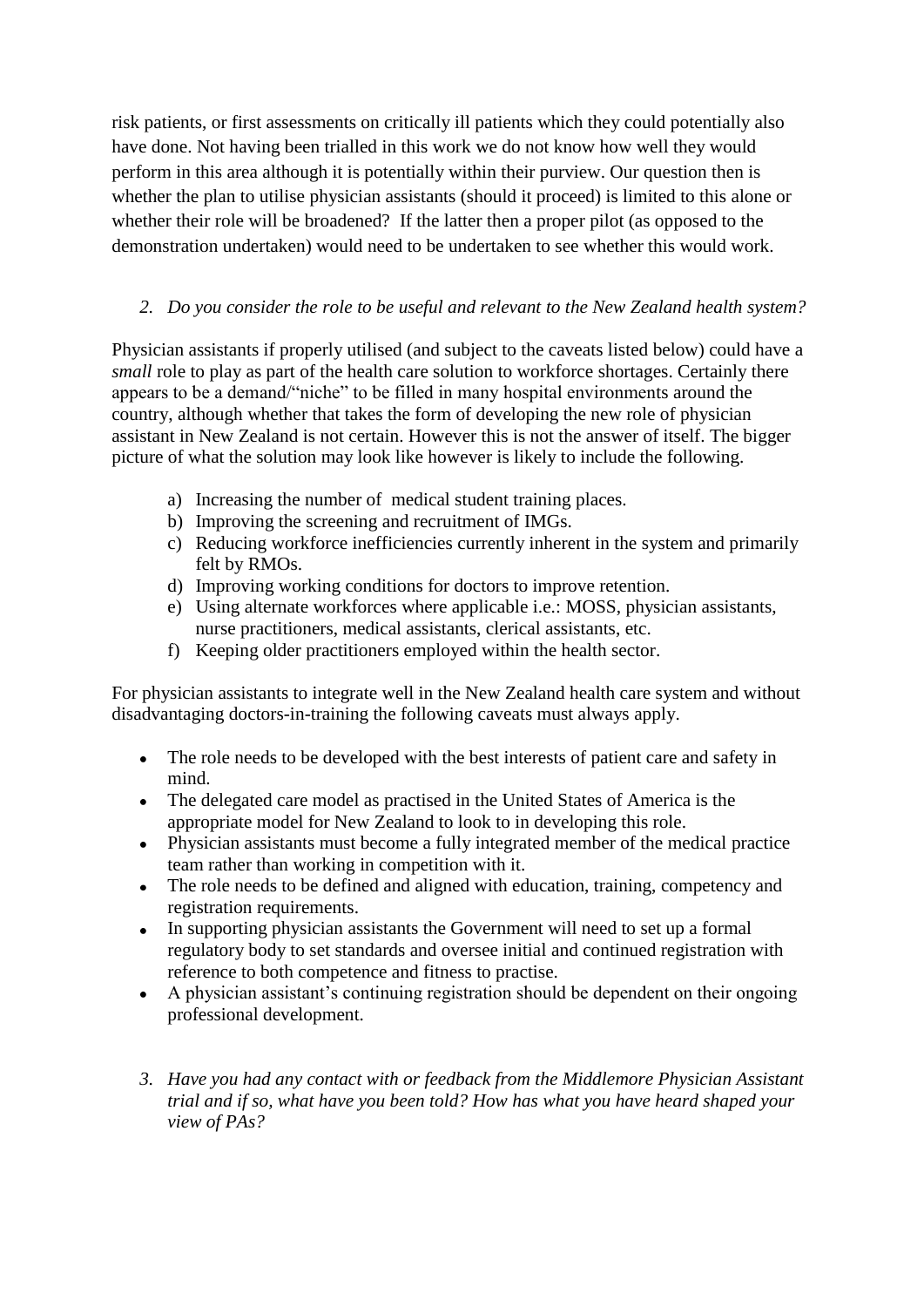As noted above, the NZMA is a pan-professional medical organisation that has members of the medical profession from all over New Zealand, in all specialties, and includes doctors who have come into contact with the trial at Middlemore hospital. Our comments reflect this. Of those doctors in training who worked directly with the physician assistants we advise that they have been very positive about the experience. A key point that has been stressed that the physician assistants came into the role knowing precisely the parameters of that role and that their job was primarily to make the doctor's role easier. Given the limits of this demonstration and the background and culture of the physician assistants who came to New Zealand we are not certain that this would always be the case though we hope that this thinking can be adopted into any new role subsequently developed (should that occur).

*4. This pilot was set up to test whether the improvements in productivity, operating theatre efficiency, speed and continuity of treatment and patient satisfaction found in international evaluations of the PA role would be replicated in the New Zealand context. Are there other ways of achieving the same improvements in the New Zealand health system without introducing PAs, and if so, how could these be tested?*

The NZMA has always been of the view that while physician assistants may be a useful addition to the health care team, they are not the solution by and of themselves. Before proceeding down this path we should look to ways to better utilise the existing health care team. The NZMA has developed a position statement on this ("New Roles and Role Substitution" [http://www.nzma.org.nz/sites/all/files/ps\\_rolesubs.pdf\)](http://www.nzma.org.nz/sites/all/files/ps_rolesubs.pdf) and in it we have proposed the way forward in terms of expanding existing roles is as follows.

- "Role expansion and appropriate training programmes for nurses and other allied health professionals should be achieved by consensus, with the involvement of doctors, nurses and allied health staff in determining the need for and type of job redesign, and in the establishment of appropriate clinical guidelines.
- Rigorous and objective assessment processes are in place to closely monitor the progress, and measure the impact, of role expansion on patient outcomes and team function.
- A medical practitioner will usually remain responsible for coordinating the health care team and managing the care of patients.
- $\bullet$ There should be a strong commitment to a team based approach to health care, rather than the creation of new independent roles.
- The expanded nursing and allied health roles, and training for these expanded roles, must not interfere with the opportunities for medical students and doctors to learn and practise clinical skills.
- All health professionals should have access to appropriate administrative support services.
- There should be a professional and courteous relationship between doctors, nurses and other allied health professionals with mutual acknowledgment of, and respect for each profession's contribution to patient care."

In terms of the demonstration itself however, it is difficult to see what it has proved. For: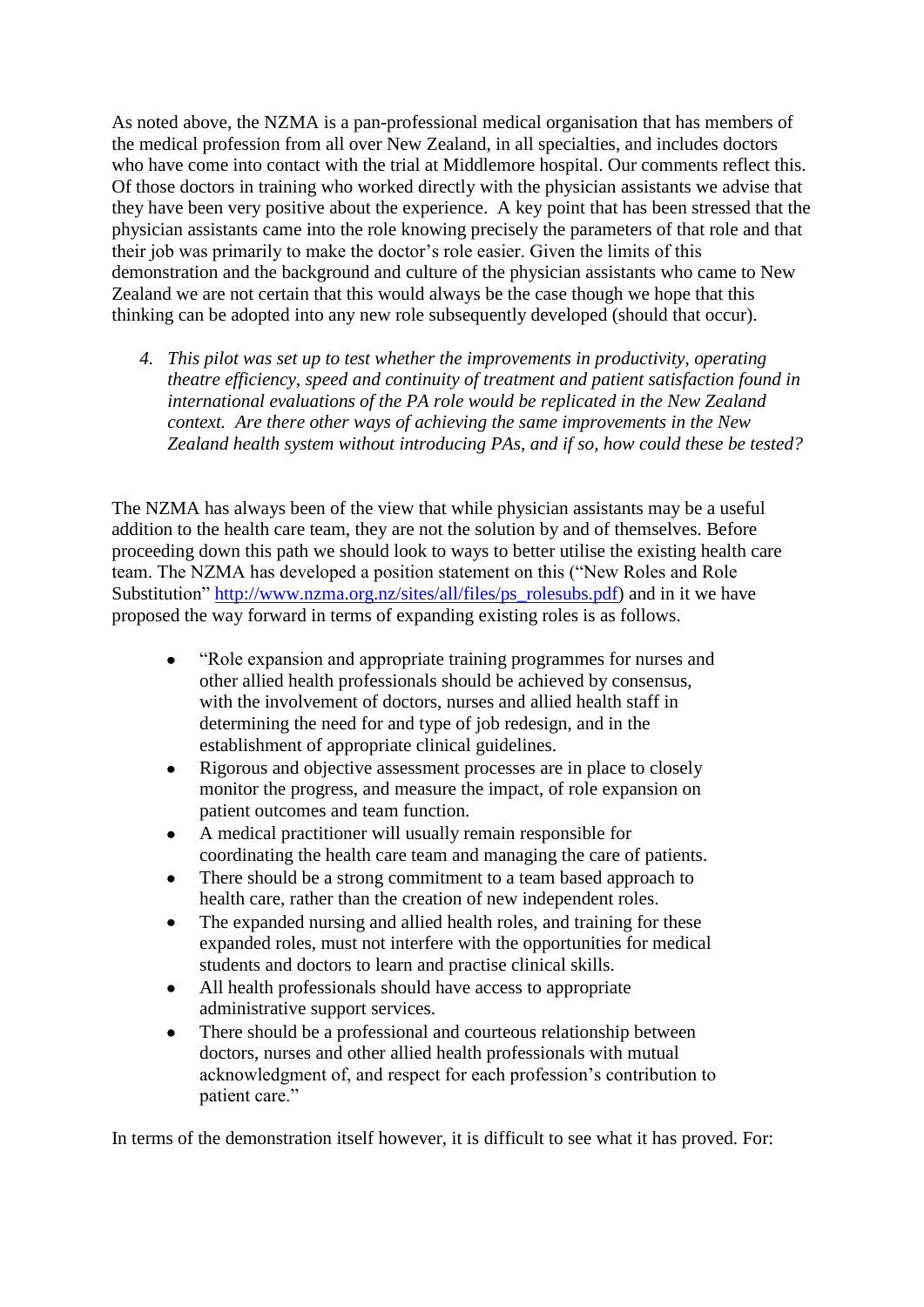- the demonstration was set up using parameters which meant it was always going to succeed
- $\bullet$ it used highly skilled, highly motivated and experienced physician assistants and brought them into a situation where any pair of experienced hands would have been seen as a welcome addition
- the demonstration failed to identify or address concerns regarding education versus service value of different parts of the workforce and the impact that physician assistants might have on that
- the demonstration did not address the risk of role substitution of junior doctors or look  $\bullet$ at how well the physician assistants may or may not have functioned if they had not been supernumerary
- the value (or otherwise) of physician assistants in other settings was not explored.
- *5. What other sites and settings do you believe PAs need to be piloted in before the results of this trial can be generalised with confidence?*

We would support evidence based pilots of physician assistants being conducted under circumstances that reflect everyday life and which can therefore be properly evaluated. Accordingly, in any pilot undertaken, we would want to see a reasonable number of physician assistants trialed with varying levels of experience and in varying clinical contexts and health settings. Moreover they should be brought in to fill vacancies rather than being made supernumerary to a team. Because there has in fact been no true surgical trial we would like to see a proper trial conducted in both medical and surgical settings, as well as in outpatient clinics and primary care settings.

*6. If the results of this trial suggest the further development of PA roles in New Zealand is warranted, what factors do you believe Health Workforce New Zealand (HWNZ) should take into consideration?* 

Given that physician assistants have not been "trialled" as yet we cannot say whether further development of the roles in New Zealand is warranted. As noted above however, we do support fully contestable trials of the role being conducted here. Before determining whether physician assistants may have a role to play here however, HWNZ needs to properly take into account the effect of the new role on the existing workforce. In particular:

- is New Zealand large enough to support the addition of a new professional role and all that that involves?
- $\bullet$ where will the new workforce come from? In particular if we start training physician assistants in New Zealand are we likely to see a reduction in the number of applicants applying for other health professions – for example nursing?
- will this role impact on training for RMOs and/or medical students in terms of the  $\bullet$ breadth of the New Zealand experience (including the need for trainees to learn some basic tasks physician assistants may also be able to undertake in order to progress further in their training) as well as the supervisor's time and availability?

In addition to the impact on the current workforce however, HWNZ needs to be very clear on the impact this new role will have on patients and be confident that it will provide quality health care to patients.